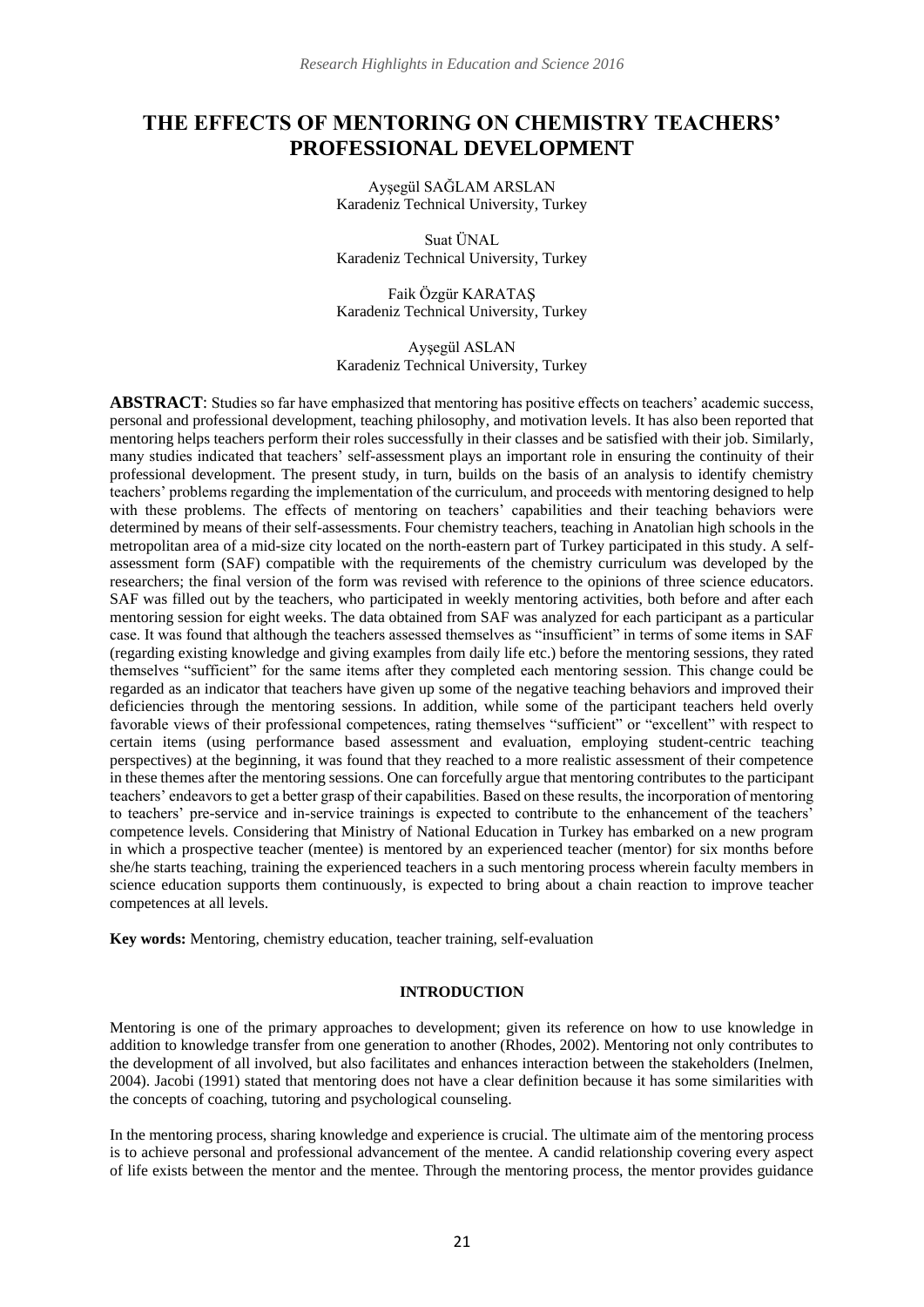and directions to help mentee achieve her true potential by building on her/his experiences (Kahraman, 2012). Expertise and skills in only a chosen issue is not a must. Through the mentoring process, the mentor not only reinforces the feeling of personal satisfaction, but also gets the chance to review her own growth, through a sharing of experience and insights (Crisp and Cruz, 2009; Kuzu and Kahraman, 2010; Perchiazzi, 2009).

One could say, in the light of these remarks and definitions, that mentoring is a multi-faceted concept. There are certain responsibilities and attributes to be exhibited by the mentor and the mentee through the mentoring process (Kahraman, 2012). Aynsley (2009) listed a mentor's responsibilities as maintaining confidentiality; remaining easily accessible; listening to the mentee carefully and without prejudice; supporting the mentee in decisionmaking processes; motivating the mentee to enable her/him to achieve her/his objectives; establishing a professional relationship with the mentee; acting as a role model; and setting the time frame to conclude the process. Lee et al. (2006) on the other hand, defined the obligations of a mentor who wishes to form an effective relationship as being prepared for the mentoring relationship; setting targets; establishing open and sincere communications; acting in a planned manner; operating with an open heart; willingness to learn; maintaining an open mind towards new knowledge; and effective problem solving. The roles and obligations of the mentor and the mentee form the infrastructure of the prospect of professional development in a given field.

The curricula, and hence, the roles and responsibilities of the teachers, change continuously in the light of the changes in technology, science, and the field of education. In this context, in-service teachers had better involve in constant professional development process. The changes and developments worldwide are reflected on education and teaching through the curricula. For this reason, curricula for different coruse subjects are revised continuously, in an endeavor to render them compatible with the requirements of the age. In a trend, comparable to those prevailing in other developed countries, Turkey has innitiated comprehensive changes in its curricula since 2003, with a focus on contemporary learning approaches such as constructivism, active leranring, student-centered learning environment, and inquiry based learning in both primary and secondary education (Gömleksiz and Kan, 2007; Kurt and Yıldırım, 2010). Obviously, there are numerous factors shaping the process of raising individuals equipped with the requirements of the age, as well as the achievement of the objectives of curricula. The leading one among such factors is the teachers; the implementors of the curricula. That is why teachers in charge are expected to have some knowledge and skills regarding the contemporary learning approaches as well as the teaching methods and the techniques. The competence in these fields can be achieved only through continuous professional development of teachers. In Turkey, the impact of the professional development programs provided to support teachers remains quite limited andthese programs do not often go beyond the training context (Günel and Tanrıverdi, 2014; Harris, 2002). Moreover, the group meetings of the same discipline teachers, which play a major role at schools, are also considered a means too limited to achieve the development of classes and schools (Küçük, Ayvacı and Altıntaş, 2004; Şahin, Maden and Gedik, 2011). At this junction, it is crucial that school administrators and teachers are influenced by their colleagues, have educational cooperation with each other, and play a part in the system through professional and personal mentoring.

Mentoring would be applied in numerous fields, from health to industry. Yet, the recent efforts in the US and Europe in particular have focused on the field of teacher training (Özdemir, 2012). Today the method of "presenting information to individuals" has been gradually abandoned. This method has been replaced by an emphasis on allowing individuals to construct their meaning through concrete and personal experiences. In this context, the system of mentoring presents an important domain of sharing knowledge and experience. Mentoring is also crucial in terms of enabling the teachers to assess their competence in teaching, and to improve their awareness of classroom practice. Celep (2002) listed the prerequisites of an effective learning/teaching process as follows: provision of a suitable physical environment; optimal planning; robust time management and effective use of time; regulation of social relationships; and learning experiences in the classroom in line with the objectives of curricula. In this context, it is evident that teachers assume major responsibilities for their profession. Effective class management depends mostly on the exhibition of effective teaching behaviors in the class. According to Doveston (1985), the effective teacher was the one who is capable of establishing good relations with the students; developing a teaching strategy regarding the topic presented; and making use of new techniques and resources for teaching (quoted by Dilekmen, 2008). Mentoring practices are deemed to be crucial in terms of developing and supporting all these responsibilities and capabilities. Numerous international studies have reported contributions of mentoring practices to the professional development of teachers (Holloway, 2001; Ingersoll and Strong, 2011; Lindgren, 2007; Pinkston, 2008; Waters, 2009).

The present study aims to assess the effects of mentoring provided to chemistry teachers on their competence and teaching philosophy in terms of in-class practices (course introduction activities, the didactic analysis of the course, student-teacher communications, student-centered approaches, assessment-evaluation perspectives, and classroom management).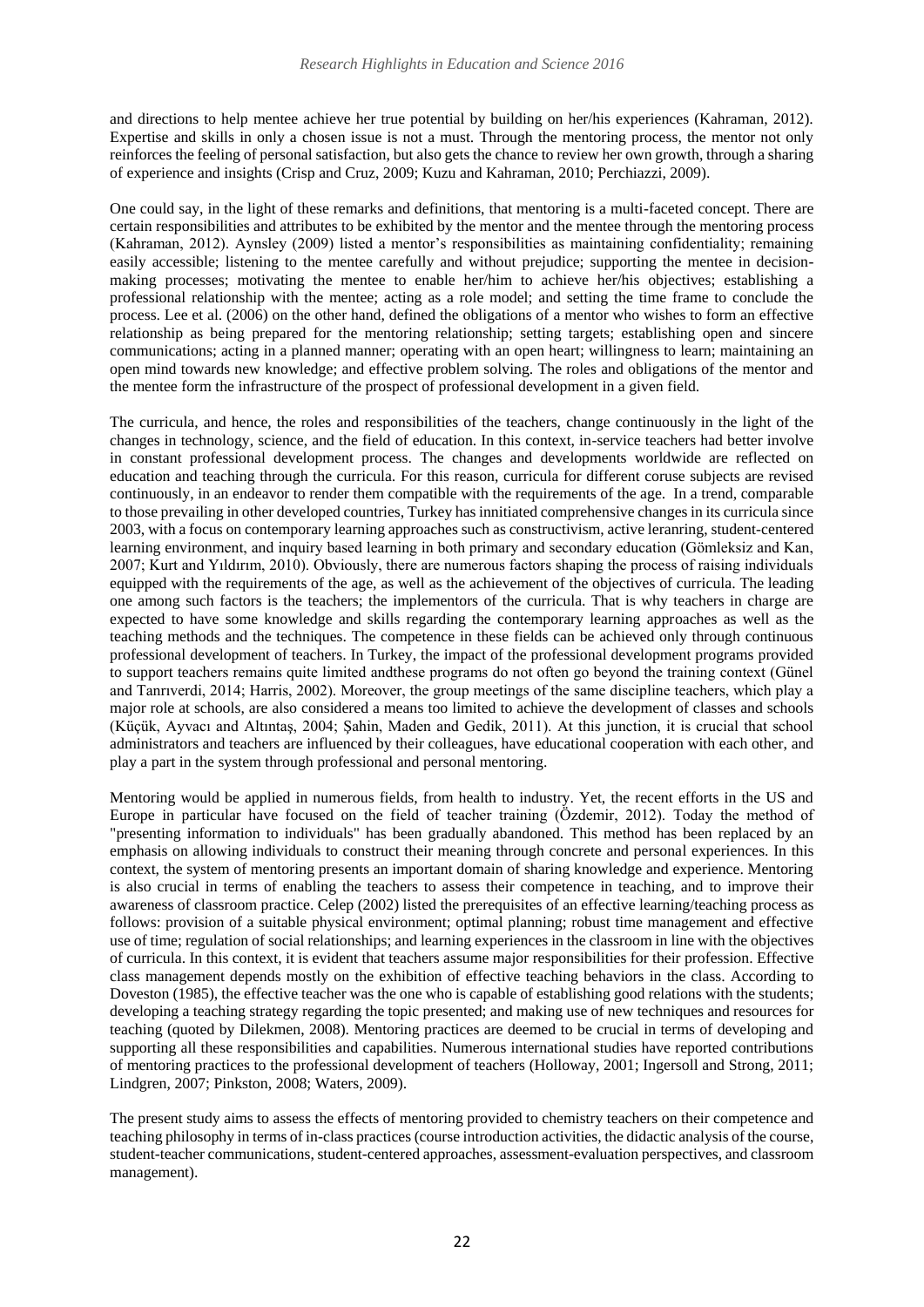#### **METHODOLOGY**

In the present study, the "Holistic Multiple Case Study" was employed to address the research questions. A "case" may involve an individual or a program in such a study. In the holistic multicase study, there are more than one case which can be perceived on its own. Each case is initially reviewed completely yet in isolation, leading later on to comparisons between cases (Creswell, 2007; Karasar, 2005; Yıldırım and Şimşek, 2006). The present study mentees were reviewed and analyzed as individual cases.

## **Participants**

Four volunteering chemistry teachers working at Anatolian high schools in the metropolitan area of a mid-size city located on the north-eastern part of Turkey took part in the study (as mentees). The demographics of the participants are presented in Table 1. As seen in Table 1, all of the participants had at least 14 years of teaching experience and taught  $10<sup>th</sup>$  grade chemistry at the time of the study. Of four teachers one was female.

| <b>Table 1.</b> Demographics of the teachers |                                   |                                        |     |        |                                            |                                                       |
|----------------------------------------------|-----------------------------------|----------------------------------------|-----|--------|--------------------------------------------|-------------------------------------------------------|
| <b>Participants</b>                          | <b>Professional</b><br>experience | <b>Graduation</b>                      | Age | Gender | <b>Class</b><br>reviewed in<br>the project | <b>Previous participation</b><br>in a similar project |
| KÖ1*                                         | 25 years                          | Faculty of<br>Education                | 50  | M      | 10                                         | None                                                  |
| KÖ <sub>2</sub>                              | 27 years                          | <b>Faculty of Arts</b><br>and Sciences | 53  | F      | 10                                         | None                                                  |
| KÖ3                                          | 25 years                          | Faculty of<br>Education                | 53  | M      | 10                                         | Yes                                                   |
| KÖ4                                          | 14 years                          | Faculty of<br>Education                | 38  | M      | 10                                         | Yes                                                   |

\*KÖ: Chemistry teacher

## **Data collection**

The researchers developed a Self-Assessment Form (SAF), with reference to the behaviors expected from the teachers within the framework of the chemistry curriculum. The form developed by the researchers on the basis of literature review and then it was put in the final form after the recommendations of three faculty members who specialized in the field of science education. The final version of the SAF contains 48 propositions (behaviors) associated with six main themes. The themes presented in the form are as follows:

- Course introduction activities (Theme A)
- Didactic structure of the course (Theme B)
- Teacher-student relationship (Theme C)
- Student-centered approaches (Theme D)
- Assesment-evaluation approaches (Theme E)
- Class management (Theme F)

SAF was applied with the participating teachers before and after the mentoring, in an attempt to find out to what extent the mentoring has been transfered to the participants' teaching.

# **Data Analysis**

The participants were asked to assess themselves to state their application levels of the propositions (behaviors) corresponding to the themes in SAF, before and after the mentoring practice. They were asked to employ the following criteria for self-assessment regarding the propositions (behaviors) provided in SAF:

(0)-Never: The propositon (behavior) not observed,

(1)-Low: The propositon (behavior) rarely observed,

(2)-Medium: The propositon (behavior) observed at acceptable leved,

(3)-Good: The propositon (behavior) observed at required leved,

(4)-Excessive: The propositon (behavior) observed more than necessary.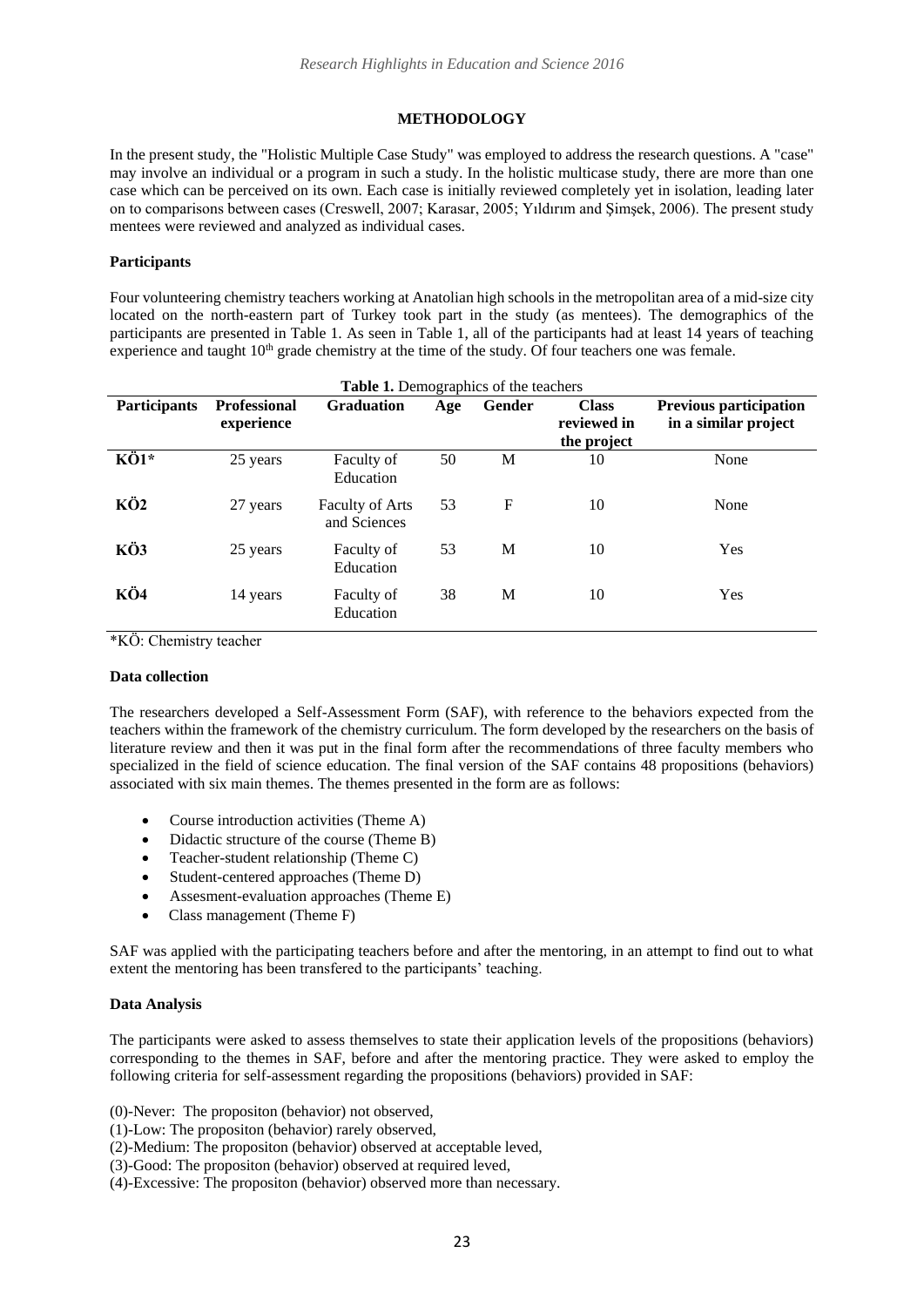The sum and average self-assessment scores assigned by participating teachers for each theme were specified separately. Moreover, comparisons were applied over the average of the scores teachers received for each theme in SAF before and after mentoring, in order to identify how the mentoring process affects the teachers teaching.

#### **FINDINGS**

The findings are presented as a comparison of average scores each teacher (KÖ1, KÖ2, KÖ3, KÖ4) received with respect to each theme, before and after mentoring. The scores that the teacher coded KÖ1 received from each theme on the SAF, before and after mentoring, are presented in Table 2.

| <b>Table 2.</b> Comparison of Pre-Test and Post-Test SAF Scores of the Teacher Coded KO1 |                               |                                |                |  |
|------------------------------------------------------------------------------------------|-------------------------------|--------------------------------|----------------|--|
| <b>Themes</b>                                                                            | <b>KÖ1's Pre-Test Average</b> | <b>KÖ1's Post-Test Average</b> | Change $(-/+)$ |  |
| Theme A                                                                                  | 2.4                           | 2.2                            | 0.2            |  |
| Theme B                                                                                  | 1.8                           | 2.27                           | 0.47           |  |
| Theme C                                                                                  | 2.71                          | 2.43                           | 0.28           |  |
| Theme D                                                                                  |                               | 2.1                            | 0.1            |  |
| Theme E                                                                                  | 2.33                          | 2.17                           | 0.16           |  |
| Theme F                                                                                  |                               | 1.67                           | 0.33           |  |

Table 2 reveals differences between mean scores of pre-test and post-test assessments of KÖ1 with reference to major themes and the subtitles. In particular, Theme B (Didactic structure of the course) was observed to present the largest margin. The lowest margin, on the other hand, was observed with Theme D (Student-centered approaches).

The scores that teacher coded KÖ2 received from each theme on the SAF, before and after mentoring, are presented in Table 3.

| <b>Themes</b> | <b>KÖ2's Pre-Test Average</b> | <b>KÖ2's Post-Test Average</b> | Change $(+/-)$ |
|---------------|-------------------------------|--------------------------------|----------------|
| Theme A       | 2.8                           |                                | 0.2            |
| Theme B       | 2.47                          | 2.40                           | 0.07           |
| Theme C       | 2.57                          | 2.71                           | 0.14           |
| Theme D       |                               | 2.6                            | 0.6            |
| Theme E       | 2.17                          | 2.67                           | 0.5            |
| Theme F       | 2.67                          | 1.33                           | 1.34           |

**Table 3.** Comparison of Pre-Test and Post-Test SAF Scores of the Teacher Coded KÖ2

Table 3 reveals differences between mean scores of pre-test and post-test assessments of KÖ2 with reference to major themes and the subtitles. The margin was particularly evident with Theme F, standing for class management. The lowest margin, on the other hand, was observed with Theme B (Didactic structure of the course).

The scores that teacher coded KÖ3 received from each theme on the SAF, before and after mentoring, are presented in Table 4.

| <b>Themes</b> | KÖ3's Pre-Test Average | <b>KÖ3's Post-Test Average</b> | Change $(+/-)$ |  |
|---------------|------------------------|--------------------------------|----------------|--|
| Theme A       | 2.4                    | 1.8                            | 0.6            |  |
| Theme B       |                        | 2.2                            | 0.2            |  |
| Theme C       | 2.71                   | 2.57                           | 0.14           |  |
| Theme D       | 2.4                    | 2.4                            | -              |  |
| Theme E       | 2.33                   | 2.33                           |                |  |
| Theme F       | 2.67                   |                                | 0.67           |  |

**Table 4.** Comparison of Pre-Test and Post-Test Self-Assessment Form Scores of the Teacher Coded KÖ3

Table 4 reveals differences between mean scores of pre-test and post-test assessments of KÖ3 with reference to major themes and the subtitles. In particular, Theme F (Class management) was observed to present the largest margin. The lowest margin, on the other hand, was observed with Theme C (Teacher-student communications). A comparison of the results of the self-assessment by KÖ3 before and after the mentoring led to the conclusion that he had not perceived any changes regarding his behavior under the themes D (Student-centered approaches ) and E (Assessment-evaluation approaches).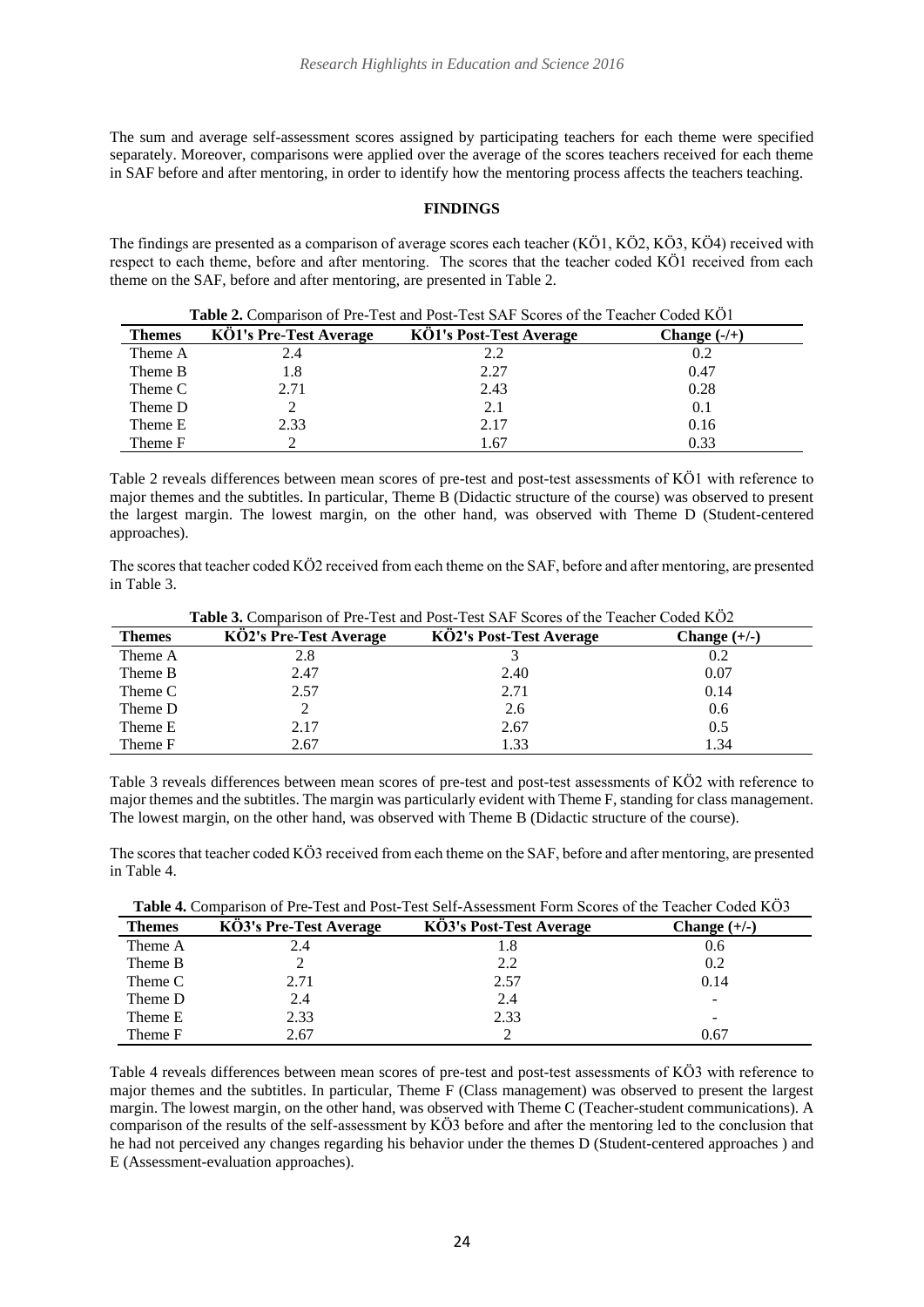The scores that teacher coded KÖ4 received from each theme on the SAF, before and after mentoring, are presented in Table 5.

| <b>Themes</b> | <b>KÖ4's Pre-Test Average</b> | <b>KÖ4's Post-Test Average</b> | Change $(+/-)$ |
|---------------|-------------------------------|--------------------------------|----------------|
| Theme A       | 2.6                           | 2.6                            |                |
| Theme B       | 2.47                          | 2.47                           |                |
| Theme C       | 2.14                          | 2.43                           | 0.29           |
| Theme D       | 2.2                           | 2.6                            | 0.4            |
| Theme E       | 2.17                          | 2.83                           | 0.66           |
| Theme F       |                               | 2.33                           | 0.33           |

**Table 5.** Comparison of Pre-Test and Post-Test Self-Assessment Form Scores of the Teacher Coded KÖ4

As seen in Table 5, differences between mean scores of pre-test and post-test assessments of KÖ4 with reference to major themes and the subtitles. In particular, Theme E (Assessment-evaulation approaches) was observed to present the largest margin. The lowest margin, on the other hand, was observed with Theme C (Teacher-student communications). A comparison of the results of the self-assessment by KÖ4 before and after the mentoring led to the conclusion that he had not perceived any changes regarding his behavior under the themes A (Course introduction activities) and B (Didactic structure of the course).

## **DISCUSSION**

The present study aims to assess the effects of mentoring provided to chemistry teachers on their competence and teaching philosophy. A brief glance at the findings may lead to a misperception that there is not any distinct pattern, because no changes were observed with four themes while score decreases were evident in the self-assessment results for 9 themes, and increases with 11 themes. Analysis closer look based on individual themes, on the other hand, reveals that three out of four teachers experienced improvements with their skills regarding assessment and evaluation, coded under "Theme D". The fourth teacher, in turn, reported no change. A similar yet contrasting pattern appears with the class management theme. Under the class management theme, three teachers' selfassessments worsened after the mentoring practice when compared to pre–mentoring data.

The reason of decrease on the scores of certain themes would be a real decrease in these skills. However, more realistic self-assessment for the themes as a result of mentoring process would be a better explanation. Combination of two different data sets actually supports this claim. The first one stems from in-class observations made by the researchers before mentoring showed that the teachers had actually performed lower than their self-assessment scores that we discussed somewehere else (Sağlam Arslan, Ünal, Karataş and Aslan, 2016). The second data sets came from demographics of the teachers. KÖ4 graduated from a faculty of education after the year 2000 as noted in Table 1. KÖ4's pre-service training included more pedagogical credit hours than the other participants with a five-year-program rather than four years. His training also focused on pedagocical content knowledge (PCK) in addition to general pedagogical knowledge as pre-service chemistry teacher education was changed in 1998 (Ayas, 2009. In other words, he is considered to have more extensive and in-depth knowledge regarding the six themes discussed here. Hence, his pre-mentoring self-assessment scores are more accurate than the other mentees. Dunning-Kruger effect may help explain this issue (Kruger & Dunning, 1999). One can put the case as follows: since other teachers lacked the foundations regarding the themes discussed in the mentoring practice, they had initially assessed themselves to be better in terms of such themes, followed by a more insightful and accurate assessment after the mentoring. In this context, the findings of the study revealed that mentoring had an impact on the teachers' self-assessment of their professional performance.

# **CONCLUSIONS AND RECOMMENDATIONS**

The developments in science and technology lead to continuous changes in curricula which cause changes in the roles and responsibilities of teachers who would continuously need help and support in order to keep up with the changes in professional development form. Numerous studies in the field of education present the need for and recommend inclusion of mentoring to support the personal and professional development of teachers, lead their careers, and ensure their coping with contemporary learning environments (Allen, et al., 2004; Kahraman, 2012). The findings of the present study revealed that, mentoring practices contribute not only to the professional development of teachers, but also in terms of enabling them become aware of their shortcomings/behaviors regarding in-class practices. One of the conclusions of the study was that chemistry teachers involved in the study had been able to achieve a more objective assessment of their capabilities after the mentoring process. Each teacher gained an awareness of his or her true potential and came to know which of his/her teaching practices require further improvement or which of them is at an acceptable level.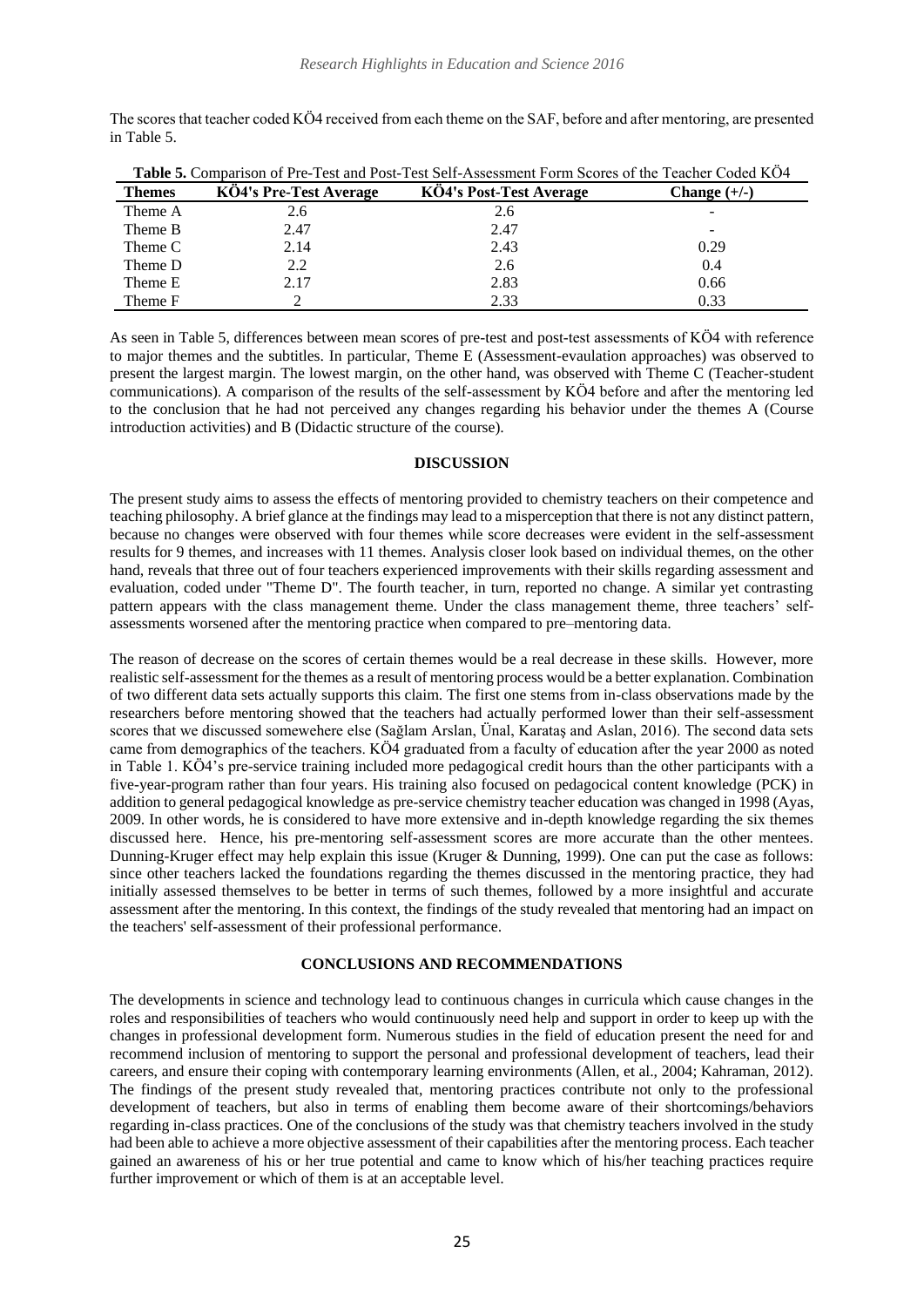On the basis of these findings, the following recommendations were developed with respect to the teaching/learning environments, as well as any future studies:

- The present study attempted to establish a bridge between the faculty members working in teacher training, and teachers who are the practitioners –the designated beneficiaries of developments regarding the profession. Establishing the permanence of such practices, contributing to life-long learning on part of the teachers and helping them get more comfortable with constantly changing curricula, and hence improving their classroom practices are expected to produce innumerable benefits.
- The implementation of large-scale projects with funds to cover associated costs, with a view to motivating the mentors and mentees involved, is considered to be beneficial in terms of encouraging and supporting them.
- The factors and parameters involved in enhancing interaction through and ensuring efficiency of the mentoring process should be examined.
- The mentoring model utilized in this study can be integrated into pre-service teacher training programs. The crucial point in this context is to provide the mentoring not only pre-service teachers, but also the experienced teachers who supervise them at practicum. Unfortunately, the majority of experienced teachers do not keep up with current developments in the field of pedagogy.
- The study was based on group mentoring model. Further comparative investigations regarding the effectiveness of the mentoring models (one-on-one, gradual, peer mentoring etc.) are suggested to better suit the needs of in-service training.

#### **ACKNOWLEDGEMENT**

This study was performed under TUBITAK project code 214K043.

#### **REFERENCES**

- Allen, T. D., Eby, L. T., Poteet, M. L., Lentz, E. ve Lima, L. (2004). Career benefits associated with mentoring for proteges: A meta-analysis. *Journal of Applied Psychology, 89*(1), 127-136.
- Aynsley, D. (2009). Finding a mentor: http://sydney.edu.au/sun/images/mentor.pdf adresinden 5 Mayıs 2016 tarihinde edinilmiştir.
- Ayas, A. (2009). Öğretmenlik mesleğinin önemi ve öğretmen yetiştirmede güncel sorunlar. *İnönü Üniversitesi Eğitim Fakültesi Dergisi*, *10*(3), 1 -11.
- Celep, C. (2002). *Sınıf Yönetimi ve Disiplini,* Ankara, Anı Yayıncılık.
- Creswell, J.W. (2007). *Qualitative inquiry and research design: Choosing among five traditions* (second edition). London: Sage.
- Crisp, G. ve Cruz, I. (2009). Mentoring college students: A critical review of the literature between 1990 and 2007. *Research in Higher Education, 50*(6), 525-545.
- Inelmen, E. (2004). E-mentoring: a novel approach in the use of technology in education. *Proceedings of the Fifth International Conference on* (183 - 186). İstanbul: Information Technology Based Higher Education and Training.
- Jacobi, M. (1991). Mentoring and undergraduate academic success: A literature review. *Review of Educational Research, 61*(4), 505-532.
- Kahraman, M. (2012). *Bilişim Teknolojileri Öğretmen Adaylarının Mesleki Gelişiminde E-Mentörlük,* Yayınlanmış Doktora Tezi, Anadolu Üniversitesi, Eskişehir.
- Karasar, N. (2005). *Bilimsel Araştırma Yöntemi* (15. baskı) Ankara, Nobel Yayın Dağıtım.
- Kuzu, A. ve Kahraman, M. (2010). Hizmet öncesi öğretmen eğitiminde e-mentörlük. *International Educational Technolgy Conference* (s. 677-682). İstanbul: Boğaziçi Üniversitesi.
- Lee, S.-H., Theoharis, R., Fitzpatrick, M., Kim, K.-H., Liss, J. M. ve Nix-Williams, T. (2006). Create effective mentoring relationships: Strategies for mentor and mentee success. *Intervention in School & Clinic, 41*(4), 233-240.
- Perchiazzi, M. (2009). *Apprendere il mentoring: Manuale operativo per la formazione dei mentor.* Massa-Italya: Transeuropa.
- Rhodes, J. E. (2002). *Stand by me: The risks and rewards of mentoring today's youth.* Cambridge: Harvard University Press.
- Yıldırım, A. ve Şimşek, H. (2006). *Sosyal Bilimlerde Nitel Araştırma Yöntemleri* (6. baskı). Ankara: Seçkin Yayıncılık.